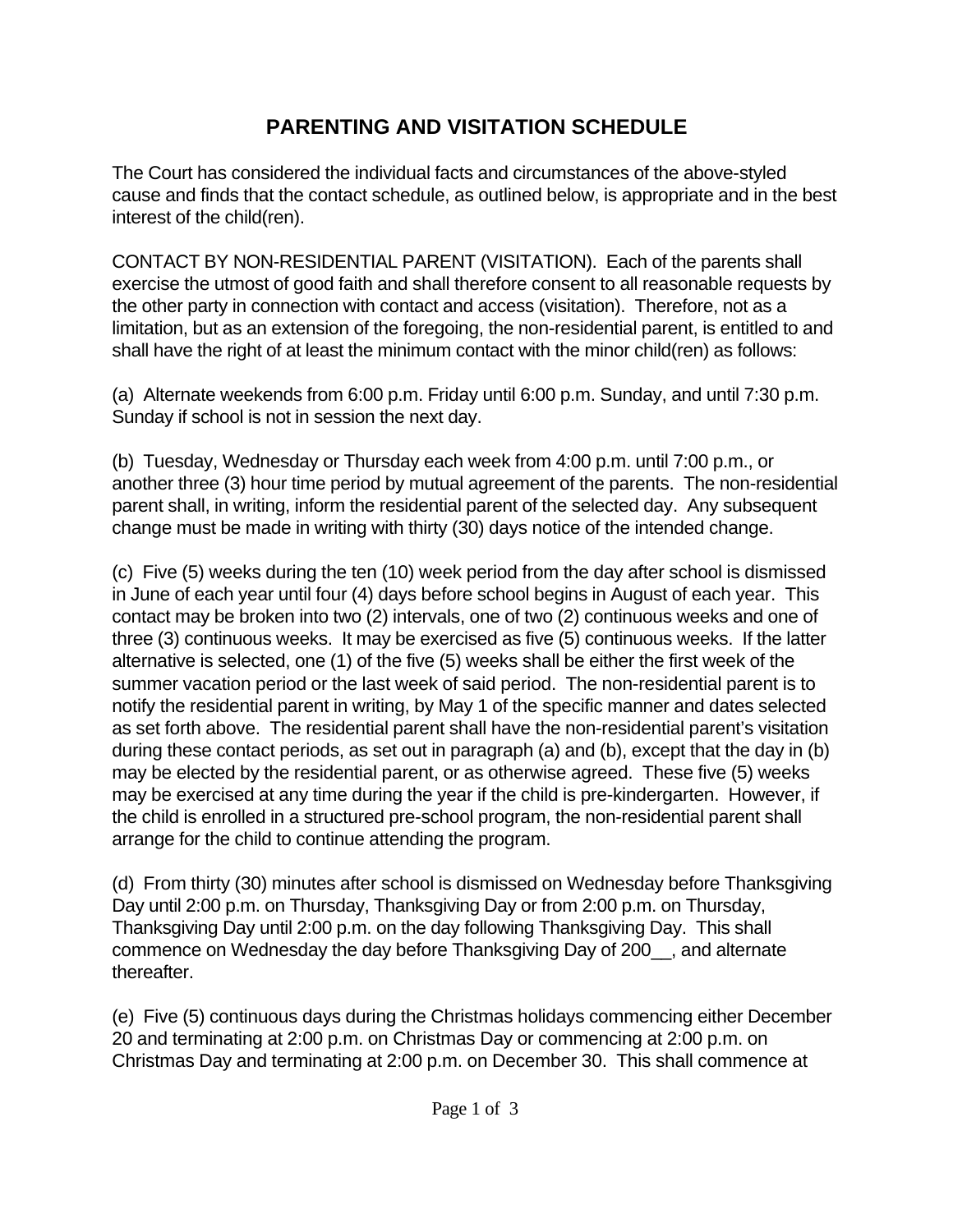2:00 p.m. on Christmas Day of 200\_\_ and alternating thereafter.

(f) Easter Sunday from 9:00 a.m. until 1:30 p.m. in alternate years commencing Easter Sunday 200 . This visitation shall be awarded to the residential parent should Easter Sunday occur during the regular visitation weekend in even numbered years.

(g) Three (3) hours of visitation with the child(ren) between the hours of 9:00 a.m. and 7:00 p.m. during each child's birthday. The non-residential parent shall confirm to the residential parent at least ten (10) days in advance of each child's birthday of the intent to exercise this visitation. This visitation shall be awarded to the residential parent, if the child's birthday fall on a regularly scheduled visitation day.

(h) Three (3) hours of visitation on each parent's birthday of each year which shall occur between the hours of 9:00 a.m and 7:00 p.m. This visitation shall be awarded to the residential/non-residential parent if his/her birthday falls on a scheduled visitation. The parent with the birthday shall give 24 hours notice to the other parent of which three (3) hours they select.

(i) One-half (1/2) of the total number of days out of school including weekends for the Spring vacation. This visitation must be continuous days and include either the first day of the vacation or the last day, except if the last day be Easter then the provision in (f) above shall apply to that day. The residential parent shall have the other one-half (1/2) of the Spring vacation.

(j) Each parent may take the child(ren) on vacation, either in or out-of-state, for up to fourteen (14) continuous days per year, with sixty (60) days prior notice to the other parent. This vacation shall not interfere with the child(ren)'s school, and shall be taken during the vacationing parent's time, unless the other parent consents in writing to vary this schedule to accommodate the vacation. The traveling parent shall provide an itinerary to the other parent, and shall have the child(ren) telephone the other parent at least one (1) time every five (5) days during the vacation. Visitation missed during this vacation period need not be made up.

(k) Mother's Day and Father's Day from 9:00 a.m. until 7:00 p.m. shall be spent with the appropriate parent.

(l) If the child(ren) would ordinarily attend an activity or function such as birthday parties of friends, activity lessons, religious youth group activities or school functions, these activities shall not be denied to the child(ren) solely because their parents have filed a dissolution of marriage. Consequently, both parents are directed to see that the child(ren) is/are permitted to attend these activities when in his/her care. No visit shall interfere with the child's school attendance.